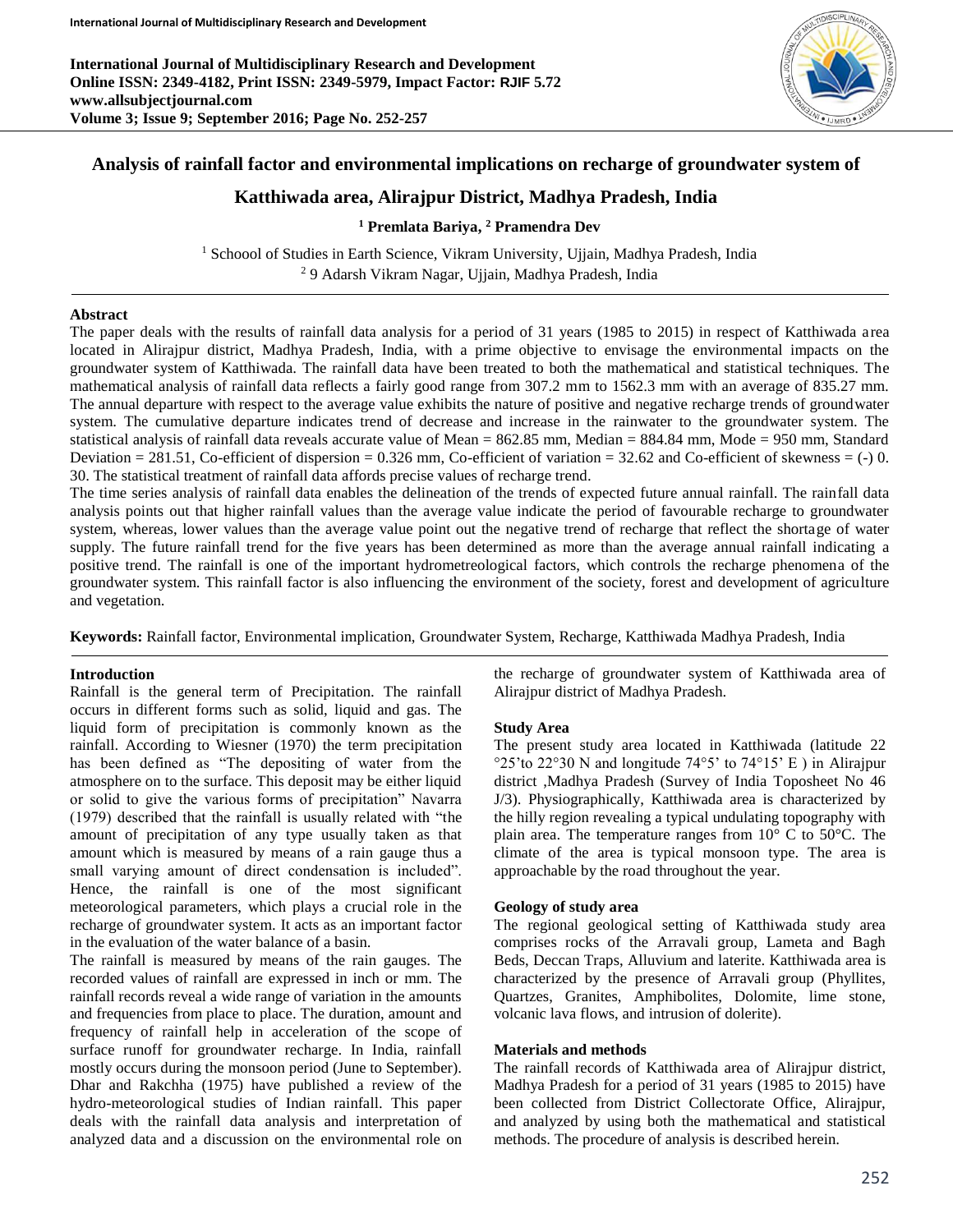### **Mathematical Analysis**

The mathematics analysis is the most widely used method for rainfall data this method involves calculation of the average for the period of specific months or years as mathematics average. The calculated values are expressed in mm. The variation in rainfall is indicated by a mathematical mean. The

mathematics analysis of rainfall data indicates the average annual rainfall as 835.277 mm. The annual rainfall data exceededing the computed average value have been observed during the years of 1990, 1993,1994, 1996, 1997, 1998, 2003,2004, 2006, 2007, 2013, 2014, 2015 indicating rather favourable periods for groundwater recharge.

**Table 1:** Annual Rainfall, Departure and Cumulative From the Annual Average in Alirajpur District (M.P.)

| S. No. | Years   | <b>Total Rainfall (mm)</b> | <b>Departure from Average Rainfall</b> | <b>Cumulative Departure from Average Rainfall</b> |
|--------|---------|----------------------------|----------------------------------------|---------------------------------------------------|
| 1.     | 1985    | 307.2                      | $-528.07$                              | 528.07                                            |
| 2.     | 1986    | 512                        | $-323.27$                              | $-851.35$                                         |
| 3.     | 1987    | 764.4                      | $-70.87$                               | $-922.21$                                         |
| 4.     | 1988    | 787.2                      | $-48.07$                               | $-970.28$                                         |
| 5      | 1989    | 701.4                      | $-133.87$                              | $-1104.15$                                        |
| 6.     | 1990    | 1229.8                     | 394.52                                 | $-709.63$                                         |
| 7.     | 1991    | 712                        | $-123.27$                              | $-832.9$                                          |
| 8.     | 1992    | 696                        | $-139.27$                              | $-972.17$                                         |
| 9.     | 1993    | 1068.8                     | 233.52                                 | $-738.65$                                         |
| 10.    | 1994    | 1360                       | 524.72                                 | $-213.93$                                         |
| 11.    | 1995    | 724                        | $-111.27$                              | $-325.2$                                          |
| 12     | 1996    | 1096                       | 260.72                                 | $-64.48$                                          |
| 13     | 1997    | 942.4                      | 107.12                                 | 42.64                                             |
| 14     | 1998    | 995.4                      | 160.12                                 | 202.76                                            |
| 15     | 1999    | 532.5                      | $-302.77$                              | $-100.01$                                         |
| 16     | 2000    | 392.4                      | $-442.87$                              | $-542.88$                                         |
| 17     | 2001    | 549.2                      | $-286.07$                              | $-828.95$                                         |
| 18.    | 2002    | 738.4                      | $-96.87$                               | $-925.82$                                         |
| 19.    | 2003    | 1101                       | 265.72                                 | $-660.1$                                          |
| 20.    | 2004    | 1265.4                     | 430.12                                 | $-229.98$                                         |
| 21.    | 2005    | 678.9                      | $-156.37$                              | $-386.35$                                         |
| 22.    | 2006    | 1562.3                     | 727.02                                 | 340.67                                            |
| 23.    | 2007    | 1037.4                     | 202.12                                 | 542.79                                            |
| 24.    | 2008    | 624.2                      | $-211.07$                              | 331.72                                            |
| 25.    | 2009    | 557.2                      | $-278.07$                              | 53.65                                             |
| 26.    | 2010    | 611                        | $-224.27$                              | $-170.62$                                         |
| 27.    | 2011    | 584.7                      | $-250.5$                               | $-421.12$                                         |
| 28.    | 2012    | 803                        | $-32.27$                               | $-453.39$                                         |
| 29.    | 2013    | 1232.8                     | 397.52                                 | $-55.87$                                          |
| 30     | 2014    | 851                        | 15.72                                  | $-40.15$                                          |
| 31     | 2015    | 875.6                      | 40.32                                  | 0.17                                              |
|        | Total   | 25893.6                    |                                        |                                                   |
|        | Average | 835.277                    |                                        |                                                   |



**Fig 1:** Total annual rainfall of Alirajpur district M.P for the period 1985 to 2015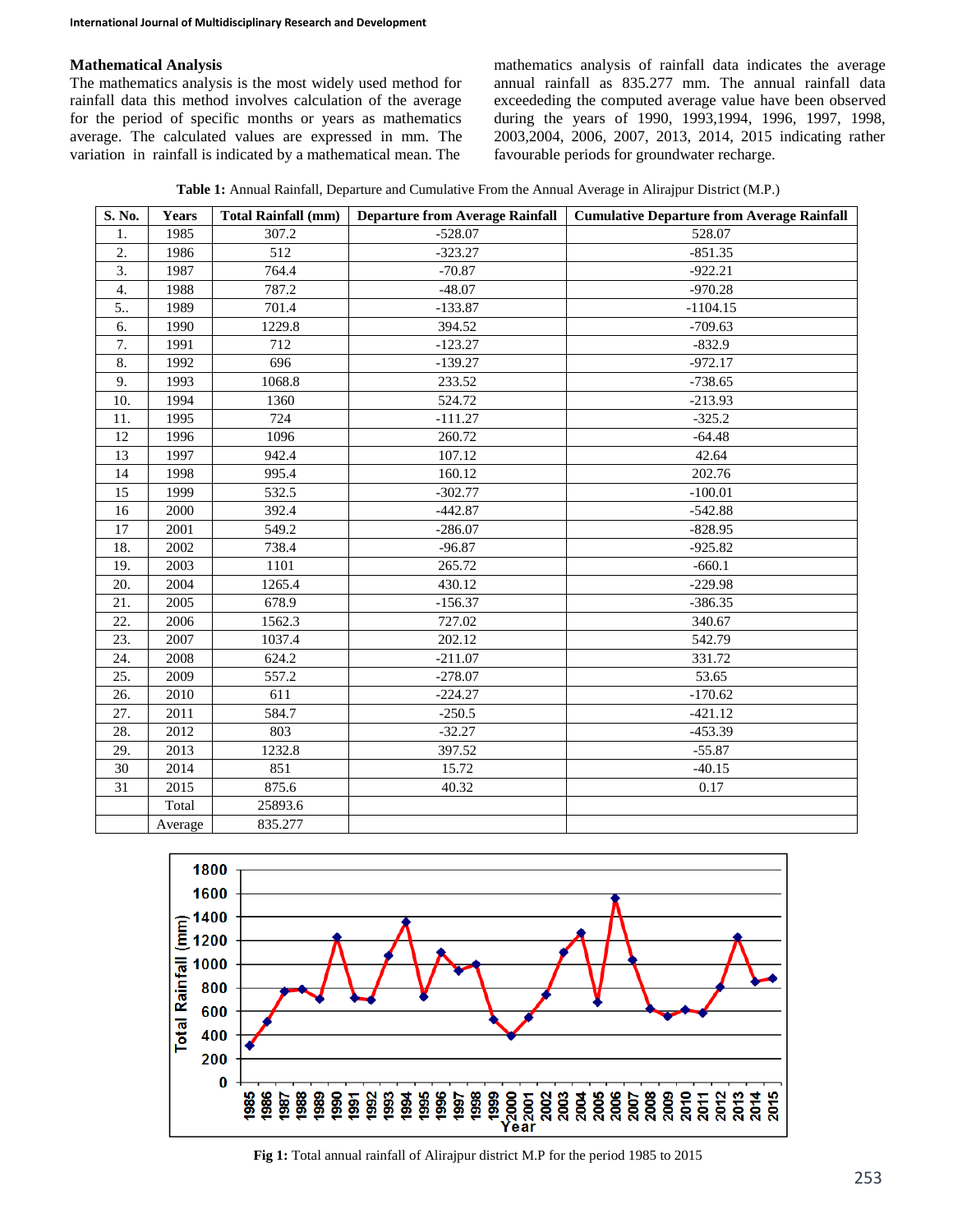

**Fig 2:** Departure from average rainfall in Alirajpur district M.P. for the period of 1985 to 2015.



**Fig 3:** Cumulative departure from average rainfall of Alirajpur district M.P. for the period of 1985 to 2015

### **Statistical Analysis**

The statistical method includes determinations of central tendencies (mean, medium, and mode), standard deviation, skewness, dispersion and time series analysis. The rainfall data of Alirajpur district area have been classified into seven

groups table 2 and various statistical parameters were computed and described. The method of statistical analysis suggested by Gupta and Kapoor (1977), Davis (1986, 2002); and Croxton *et al*. (1988) have been adopted herein.

**Table 2:** Statistical analysis of rainfall data of Katthiwada area in Alirajpur district showing frequency distribution.

| S. No. | <b>Class Interval</b> | <b>Mid Value</b> | <b>Frequency</b> (f) | Fx        | $dx=(x-a)/q$   | fμ            | $\mu^2$ | tμ" | c.f. |
|--------|-----------------------|------------------|----------------------|-----------|----------------|---------------|---------|-----|------|
| 1.     | 300-500               | 400              |                      | 800       | $-3$           | -6            | 9       | 18  |      |
| 2.     | 500-700               | 600              |                      | 5.400     | $-2$           | $-18$         | 4       | 36  |      |
| 3.     | 700-900               | 800              |                      | 7.200     | $-1$           | -9            |         | 9   | 20   |
| 4.     | 900-1100              | 1000             |                      | 5000      | $\Omega$       |               |         | O   | 25   |
| 5.     | 1100-1300             | 1200             | 4                    | 4800      |                |               |         |     | 29   |
| 6.     | 1300-1500             | 1400             |                      | 1.400     | ∍              |               | 4       |     | 30   |
| 7.     | 1500-1700             | 1600             |                      | 1.600     | 3              |               | 9       | Q   | 31   |
|        | Total                 | 7000             | 31                   | $=26.200$ | $\mu$<br>$= 0$ | TИ<br>$= -24$ | 28      | 80  |      |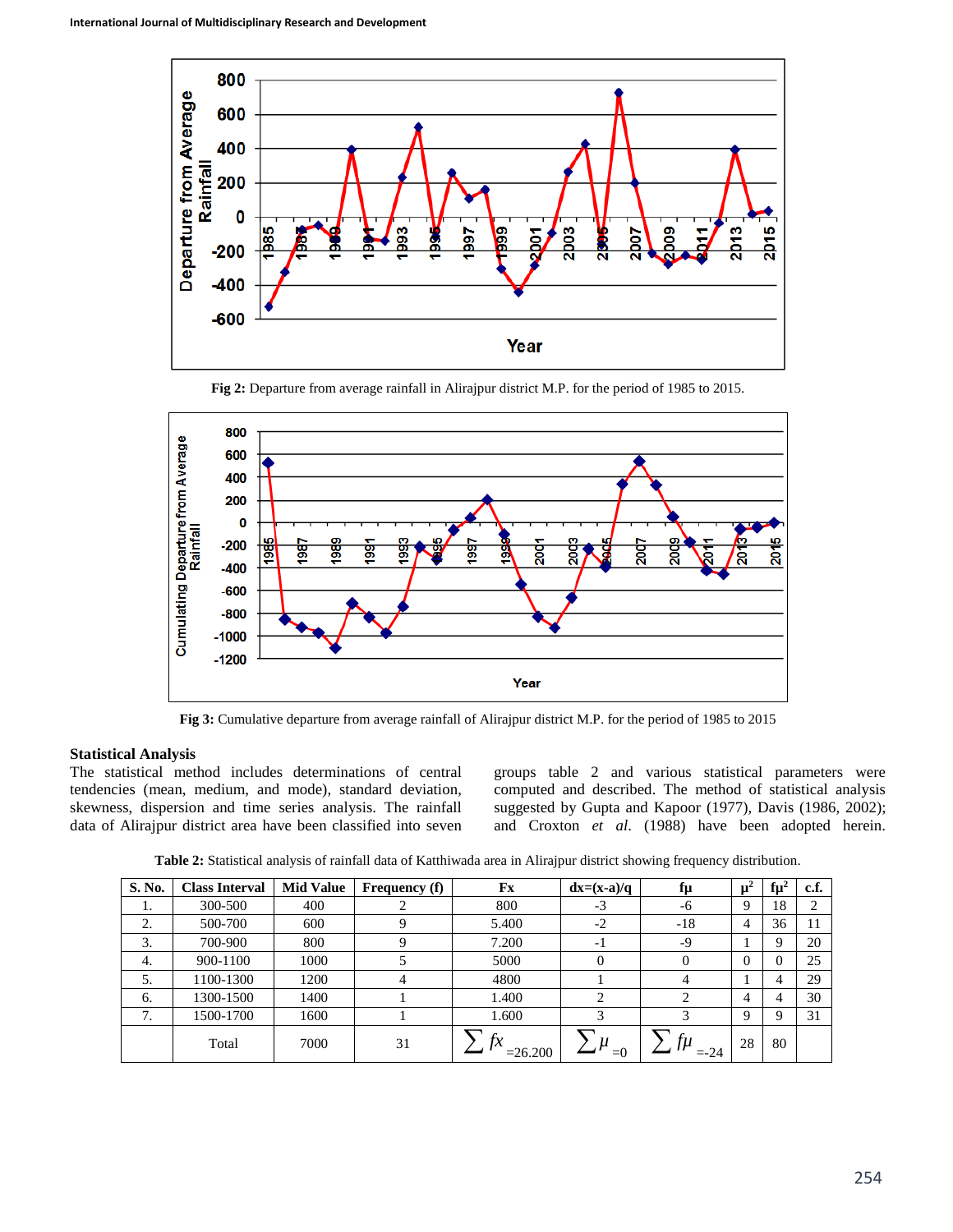#### **Mean**

Mean for a set observation, is their sum divided by the number of observations, it is calculated by the following formula:

$$
Mean = A + (i \times \sum f\mu) / N
$$

Where,

 $A =$  Assumed Mean = 1000  $i = Class interval = 200$  $f = Frequency = -24$  $N = Total Frequency = 31$  $Mean = 1000 + [200 (-24)]/35$ 

$$
= 1000 + [200(-24)]1.
$$
  
= 1000 - 160  
= 862.85

#### **Median**

Median is defined as the variable which divides a set of observation into two equal parts. It is determined by the following formula:

Median = 
$$
1 + i + f(N/2 - C)
$$

Where,

 $1 =$ Lower limit of medium class = 9  $F =$  Frequency of medium class = 5  $I =$ Magnitude of Median Class = 20  $C =$  Cummulative frequency of the medium class preceding the median class = 20.

Median  $= 900 + 200/2$  (15.20) Median  $= 884.84$ .

#### **Mode**

Mode is the value which occurs most frequently in a given set of observation and it is calculated by the use of given formula:

Mode = 
$$
1 + [i(f1 - f0)] / [2f1 - f0 - f2]
$$

Where,

 $1 =$  Lower limit of model class = 900.  $i = Class interval = 200$  $f1 =$  Frequency of model class  $= 5$  $f0 =$  Frequency of class preceding the model class = 9

 $f2$  = Frequency of Class succeeding the model class = 4.

Mode = 900 + [200 (5-9)] / [2 \* 5-(9-4)] = 900 + [200 (-4)] / [-16] = 900 + 50 = 950

The rainfall data analysis of katthiwada area has been carried out by mathematical and statistical techniques. The mathematical analysis indicates average annual value of rainfall as (835.27 mm) and trend of recharge variation of ground water system. The statistical analysis reveals that mean (862.85 mm), median (884.84 mm), and mode (950 mm), of rainfall data interpret the impact on the recharge of ground water system.

#### **Standard Deviation**

Standard deviation is a measure of the positive square root of the arithmetic mean of squares of the deviation of given values from their arithmetic mean.

It is computed by the use of the following expression.

S.D. 
$$
\sigma = i / N \sqrt{N f \mu^2 - (\sum f \mu)^2}
$$

Where,

 $\sigma$  = Standard deviation  $N = Total frequency = 31$  $i = Class interval = 200$ 

$$
= 80, = -24
$$
  
= 200<sup>1/31</sup>  $\sqrt{31 \times 80 - (-24)^2}$   
= 200/31  $\sqrt{1904}$   
= 281.51

### **Co-Efficient of dispersion**

It is the measure of scatteredness and is calculated by following formula:

 $CD = Standard Deviation / Mean$ 

Where;

Standard Deviation = -281.51  $Mean = 862.85$ 

Co-efficient of Dispersion (CD) =  $281.51 / 862.85$  $= 0.326$ 

#### **Co-efficient of variation**

Co-efficient of variation has been defined as the percentage variation in the mean standard deviation being considered as the total variation in the mean. It is calculated by the given formula:

Co-efficient of variation  $= 100 \times (Standard Deviation) / Mean$ Mean  $= 862.85$ Standard Deviation  $(SD) = 281.51$  $= 32.62$ 

#### **Co-Efficient of skewness**

It denotes luck of symmetry in the given distribution and is computed by using the formula:

Co-efficient of Skewness = (Mean - Mode)/Standard Deviation  $Mean = 862.85$ Mode  $= 950$ Standard Deviation = 281.51 Co-efficient of Skewness = (862.85 - 950)/281.51  $= -0.30$ 

### **Time series analysis**

The time series analysis generates valuable information and regarding the trend of a observation. It helps to measure the deviation from the trend and also provides information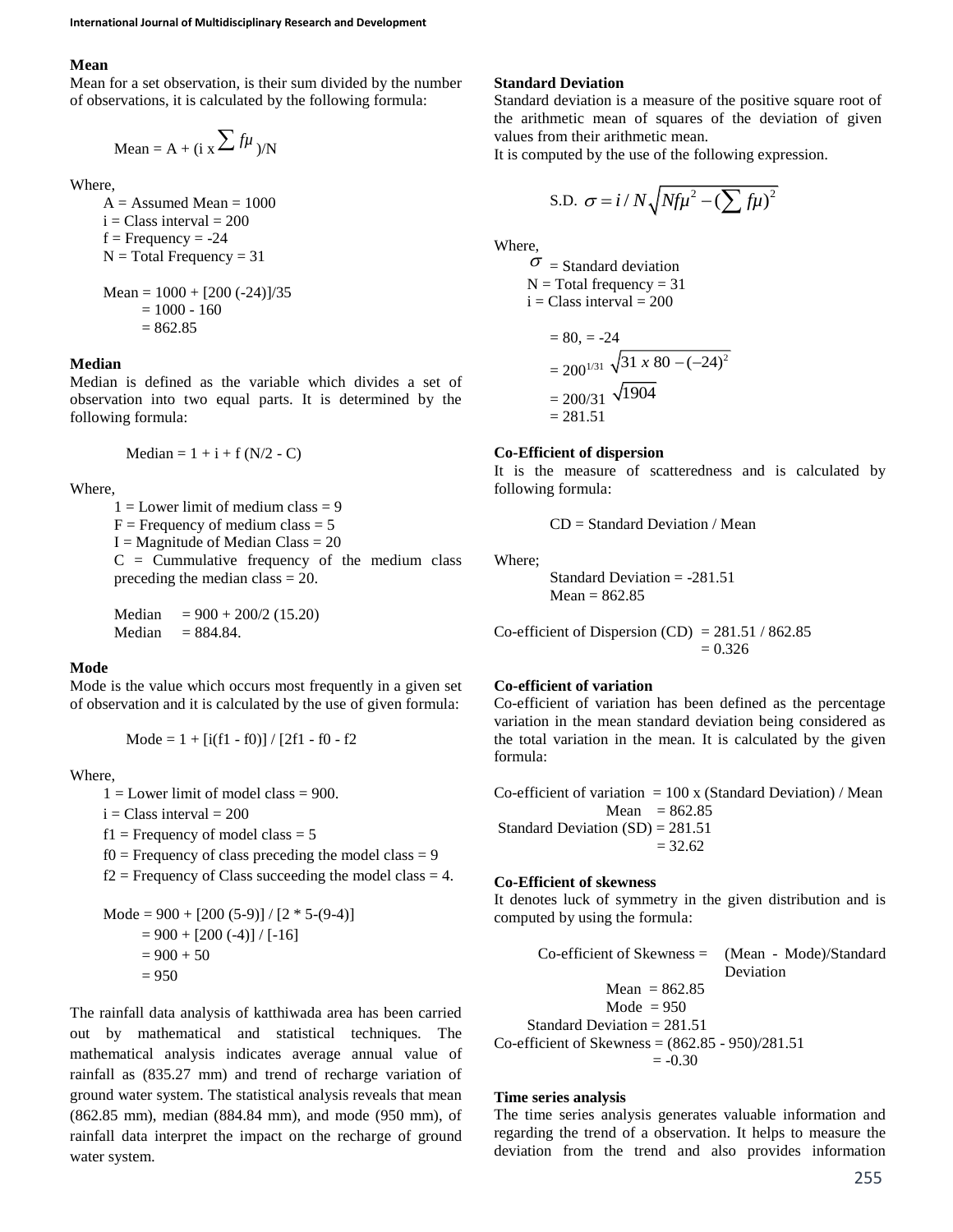pertaining to the nature of trend. This analysis is used as a tool to forecast the future behavior of the trend.

The method of least square fit of straight line has been used for performing the trend analysis of the behavior of annual rainfall. The straight line equation can be represented as:

Where,

 $Yc = a + by$ Yc = trend value of dependent variable  $X =$ Independent variable a and  $b =$  Unknown

To establish a best fit straight line the values of (a) and (b) must be determined from the observed data. This is done by simultaneous solving of two normal equations.

**Table 3:** Time series analysis of Rainfall Data of Katthiwada Area, Alirajpur District, Madhya Pradesh.

| Year | $(\mathbf{x})$ | Rainfall (y) mm | $(x^2)$        | xy             | <b>Trend value</b> |
|------|----------------|-----------------|----------------|----------------|--------------------|
| 1985 | -15            | 307.2           | 225            | $-4608$        | 765.52             |
| 1986 | $-14$          | 512             | 196            | $-7168$        | 770.17             |
| 1987 | $-13$          | 764.4           | 169            | -9937.2        | 774.82             |
| 1988 | $-12$          | 787.2           | 144            | $-9446.4$      | 779.7              |
| 1989 | $-11$          | 701.4           | 121            | $-7715.4$      | 784.12             |
| 1990 | $-10$          | 1229.8          | 100            | $-12298$       | 788.77             |
| 1991 | $-09$          | 712             | 81             | $-6408$        | 793.42             |
| 1992 | $-08$          | 696             | 64             | $-5568$        | 798.07             |
| 1993 | $-07$          | 1068.8          | 49             | $-7481.6$      | 802.72             |
| 1994 | $-06$          | 1360            | 36             | $-8160$        | 807.37             |
| 1995 | $-05$          | 724             | 25             | $-3620$        | 812.02             |
| 1996 | $-04$          | 1096            | 16             | $-4384$        | 816.67             |
| 1997 | $-03$          | 942.4           | 9              | $-2827.2$      | 821.32             |
| 1998 | $-02$          | 995.4           | $\overline{4}$ | $-1990.8$      | 825.97             |
| 1999 | $-01$          | 532.5           | 1              | $-532.5$       | 830.62             |
| 2000 | $00\,$         | 392.4           | $\mathbf{0}$   | $\overline{0}$ | 835.27             |
| 2001 | $+1$           | 549.2           | $\mathbf{1}$   | 549.2          | 839.92             |
| 2002 | $+2$           | 738.4           | $\overline{4}$ | 1476.8         | 844.57             |
| 2003 | $+3$           | 1101            | 9              | 3303           | 849.22             |
| 2004 | $+4$           | 1265.4          | 16             | 5061.6         | 853.87             |
| 2005 | $+5$           | 678.9           | 25             | 3394.5         | 858.52             |
| 2006 | $+6$           | 1562.3          | 36             | 9373.8         | 863.17             |
| 2007 | $+7$           | 1037.4          | 49             | 7261.8         | 867.82             |
| 2008 | $+8$           | 624.2           | 64             | 4993.6         | 872.47             |
| 2009 | $+9$           | 557.2           | 81             | 5014.8         | 877.12             |
| 2010 | $+10$          | 611             | 100            | 6110           | 881.77             |
| 2011 | $+11$          | 584.7           | 121            | 6431.7         | 886.42             |
| 2012 | $+12$          | 803             | 144            | 9636           | 891.07             |
| 2013 | $+13$          | 1232.8          | 169            | 16026.4        | 895.72             |
| 2014 | $+14$          | 851             | 196            | 11914          | 900.37             |
| 2015 | $+15$          | 875.6           | 225            | 13134          | 905.02             |
|      |                | $Y = 25893.6$   | 2480           | 11536.1        |                    |

$$
\sum y = N\mu + b \sum y \qquad \qquad \dots (1)
$$

$$
\sum xy = a \sum X + b \sum x^2 \qquad \qquad \dots (2)
$$

The value of the various elements in the above equations has been determined by considering y as variable (annual rainfall) and x as constant (year) the determinations were made as per the procedure described below.

$$
N = 31, \sum x = 0, \sum y = 25893.6
$$

$$
\sum x^{2} = 2480, \sum xy = 11536.1
$$

Substituting these values in normal equation (1) and (2) two equations (3 and 4) in terms of (a) and (b) are developed:

$$
25893.6 = 31(a) + 0 (b) \qquad \qquad \dots (3)
$$
  
11536.1 = 0 (a) + 2480 (b) \qquad \qquad \dots (4)

Solving equations (3) and (4) the value of (a) and (b) are obtained as 835.27 and 4.65 respectively.

Hence an equation of straight line developed, which can be written as

$$
Yc = 835.27 + 4.65 x \qquad \qquad \dots(5)
$$

With the help of equation (5) the trend values have computed in table. The future forecast of rainfall amount for a period of five years - 2016 to 2020 has been made as per the procedure listed below:

> $Y2016 = 835.27 + 4.65 \times 16 = 909.67$  $Y2017 = 835.27 + 4.65 \times 17 = 914.34$  $Y2018 = 835.27 + 4.65 \times 18 = 918.97$  $Y2019 = 835.27 + 4.65 \times 19 = 923.62$  $Y2020 = 835.27 + 4.65 \times 20 = 928.27$

Based on Time series analysis of data, the forecast of expected annual rainfall for a period of 2020, has been attempted. The relationship between parameters such as rainfall- runoff recharge have been observed. The calculated trend values of rainfall for the coming years.

| Year | <b>Expected Rainfall (mm.)</b> |
|------|--------------------------------|
| 2016 | 909.67                         |
| 2017 | 914.34                         |
| 2018 | 918.97                         |
| 2019 | 923.62                         |
| 2020 | 928.27                         |

## **Environmental Impacts**

The rainfall factor plays a key function in the recharge phenomena of ground water system. The rainfall acts as a most important factor in the development of agriculture and affects the economy of the country. Todd (1980) remarked that "Ground water levels may show seasonal variation due to rainfall. Drought extending over a period of several years, contribute to declining water level". The rainfall data analysis of Katthiwada area in Alirajpur district show a fairly good range of variation pointing out the positive as well as negative trends that affect the recharging system of the ground water reservoir. The present trend of over exploitation and inadequate rainfall is causing depletion in the ground water levels.

The ground water recharge phenomena may be improved by augment of rainwater. It is proposed that launching of suitable measure may provide remedy in minimizing the rapidly developing situation of ground water level depletion resulting in the drought conditions in Katthiwada area of Alirajpur district.